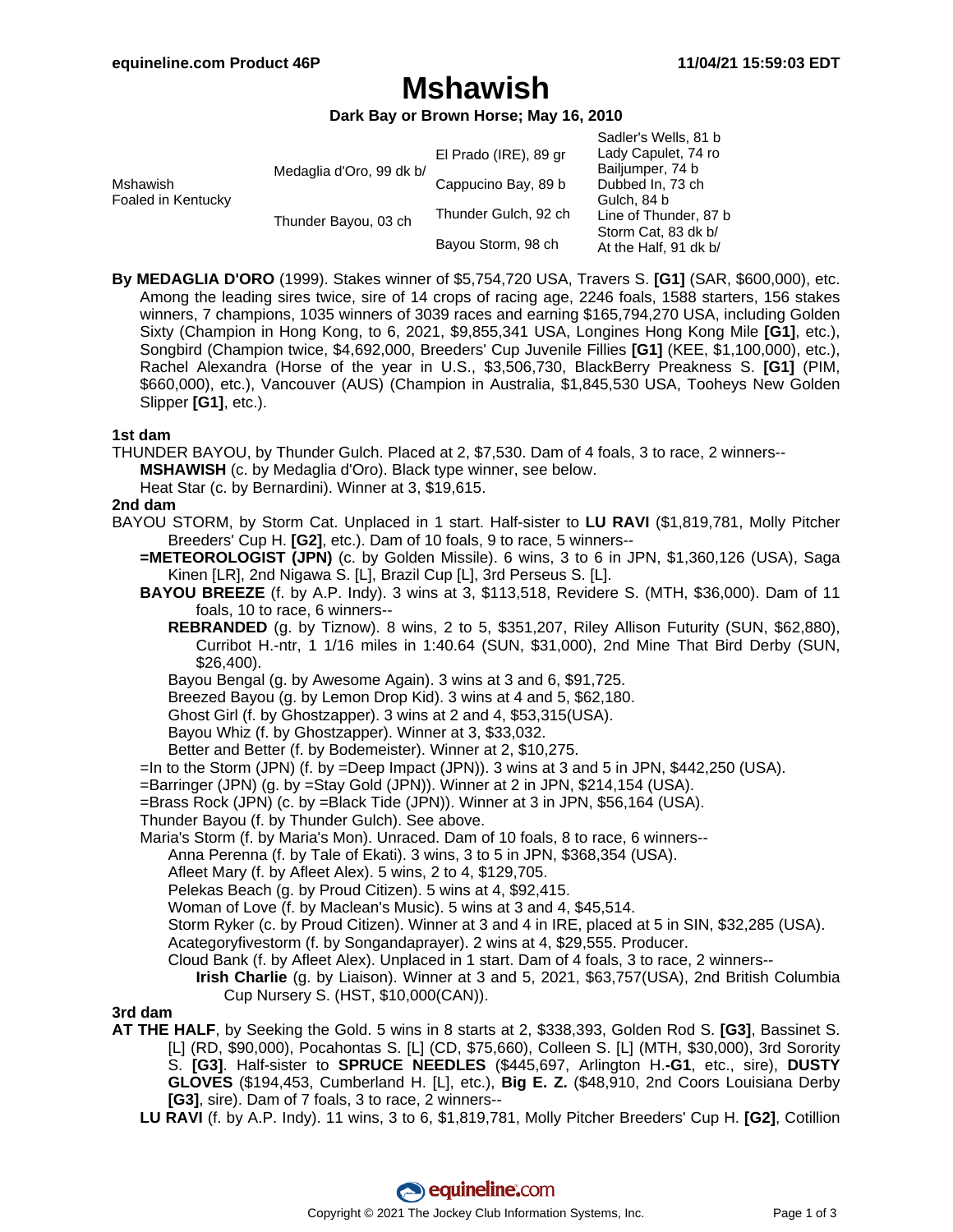## **Mshawish**

### **Dark Bay or Brown Horse; May 16, 2010**

H. **[G2]**, Delaware H. **[G3]**, Fair Grounds Oaks **[G3]**, Sixty Sails H. **[G3]**-ntr, 1 1/8 miles in 1:49.15, Chou Croute H. [L] (FG, \$90,000), Doubledogdare S. [L] (KEE, \$67,456), Chou Croute S. [L] (FG, \$64,620), etc. Dam of 8 foals, 7 to race, 4 winners--

**RAVI'S SONG** (f. by Unbridled's Song). 6 wins, 3 to 5, \$386,180, New Orleans Ladies S. [L] (FG, \$60,000), Shelby County Arts H. [L] (IND, \$46,771), Pelleteri S. (FG, \$36,000), 2nd Taylor Made Matchmaker S. **[G3]** (MTH, \$40,000), Early Times Mint Julep H. **[G3]** (CD, \$21,641), etc. Producer.

Natural Rush (f. by Indian Charlie). Winner at 3, \$18,194. Dam of 7 foals, 2 to race, 1 winner--

**WYATT'S TOWN** (g. by Speightstown). 4 wins at 3, \$236,921(USA), Ontario Jockey Club S. (WO, \$60,000(CAN)), King Corrie S. (WO, \$60,000(CAN)), 3rd Vigil S. **[G3]** (WO, \$13,750(CAN)).

Cosmo Kingdom (c. by Empire Maker). Winner at 3 in JPN, \$56,887 (USA).

Maltese Again (c. by Awesome Again). 2 wins at 3 in JPN, \$5,377 (USA).

- Superb in Roses (f. by Giant's Causeway). Unraced. Dam of 8 foals, 6 to race, 5 winners--
	- Maltese Googol (f. by Speightstown). Winner at 4, \$17,021. Dam of 7 foals, 4 to race, all winners--

**Patricia L** (f. by Shanghai Bobby). Winner at 2, 3rd Barbara Shinpoch S. (EMD, \$4,752).

Ravi's Lovin (f. by Giant's Causeway). Unplaced in JPN. Dam of 9 foals, 8 to race, all winners-- **=Mysterium (JPN)** (g. by Empire Maker). 4 wins, 2 to 6 in AUS and JPN, \$220,935 (USA), 2nd Andrew Ramsden S. [L].

Half Queen (f. by Deputy Minister). Winner at 3, \$43,420. Dam of 12 foals, 11 to race, 5 winners--

**HALFBRIDLED** (f. by Unbridled). 4 wins in 6 starts at 2, \$959,400, Champion 2-year-old filly in U.S., Breeders' Cup Juvenile Fillies **[G1]** (SA, \$520,000), Del Mar Debutante S. **[G1]** (DMR, \$150,000), Oak Leaf S. **[G2]** (SA, \$150,000), 2nd Santa Anita Oaks **[G1]** (SA, \$60,000), Stonerside Beaumont S. **[G2]** (KEE, \$50,000). Dam of 7 foals, 5 to race, 3 winners--

A. P. Few (f. by A.P. Indy). Unraced. Dam of 3 foals, 2 to race, all winners--

**Acker** (g. by Include). 7 wins, 4 to 6, placed at 7, 2021, \$271,818, 2nd Los Alamitos Special S. -R (LRC, \$20,000), 3rd Tokyo City Cup S. **[G3]** (SA, \$12,000).

- Kings Full (IRE) (c. by \$Galileo (IRE)). 4 wins, 3 to 4, placed at 6, 2021 in AUS and ENG, \$126,768 (USA).
- Cordero (IRE) (g. by Giant's Causeway). 4 wins, 3 to 7 in NA , \$103,389 (USA).
- Zellers (g. by Distorted Humor). 2 wins at 4, \$38,503.
- Alfonzo (g. by Saint Ballado). Winner at 5, \$11,115.
- Half A. P. (f. by Pulpit). Placed in 1 start at 2, \$5,000. Dam of 11 foals, 7 to race, 5 winners--
	- **Fully Living** (f. by Unbridled's Song). Winner at 2 and 3, \$172,417, 2nd Pippin S. [L] (OP, \$20,000), Meadow Star S. [L] (BEL, \$17,000), Miss Woodford S. (MTH, \$12,000), 3rd Adirondack S. **[G2]** (SAR, \$20,000). Producer.

Betwixt (f. by Empire Maker). Unraced. Dam of 6 foals, 3 to race, 2 winners--

- **Amongst** (g. by Into Mischief). 2 wins at 2, \$57,718, 2nd Sugar Bowl S. (FG, \$15,000).
- Half a Surprise (f. by A.P. Indy). Placed at 3, \$12,520. Dam of 8 foals, 4 to race, 3 winners--

Smarthalf (f. by Smart Strike). Unraced. Dam of 4 foals, 2 to race, all winners--

**CLAYTON** (g. by Bodemeister). 4 wins in 8 starts, 2 to 4, 2021, \$338,193(USA), Plate Trial S. -R (WO, \$90,000(CAN)), 2nd Prince of Wales S. -R (FE, \$80,000(CAN)), 3rd Queen's Plate S. -R (WO, \$100,000(CAN)).

Superhalf (f. by A.P. Indy). Unraced. Dam of 7 foals, 4 to race, 2 winners--

**VAN DAELEN** (c. by Carpe Diem). 5 wins at 2 and 3 in PAN, \$56,230 (USA), Clasico German Ruiz [L], Clasico General Jose Antonio Remon Cantera [L], Clasico Aproturf [L], Clasico Francisco Arias Paredes [L], 2nd Arquimedes Fernandez, Arquimedes Jr. Fernandez, Ibero y Rafael Fernandes [L].

A Footstep Away (f. by Giant's Causeway). Unraced. Dam of 8 foals, 7 to race, 4 winners--

- **TWO THIRTY FIVE** (g. by Stay Thirsty). 8 wins, 3 to 7, 2021, \$420,335, Harry F. Brubaker S. (DMR, \$53,310), 2nd San Pasqual S. **[G2]** (SA, \$40,000), Comma to the Top S. (SA, \$15,750), 3rd Native Diver S. **[G3]** (DMR, \$12,000).
- Mozu Aunt Mo (f. by Uncle Mo). Winner at 2 in JPN, \$137,770 (USA).
- =Stormbound (IRE) (g. by \$Galileo (IRE)). 6 wins, 4 to 8 in ENG, placed at 6 in FR , \$43,299 (USA).